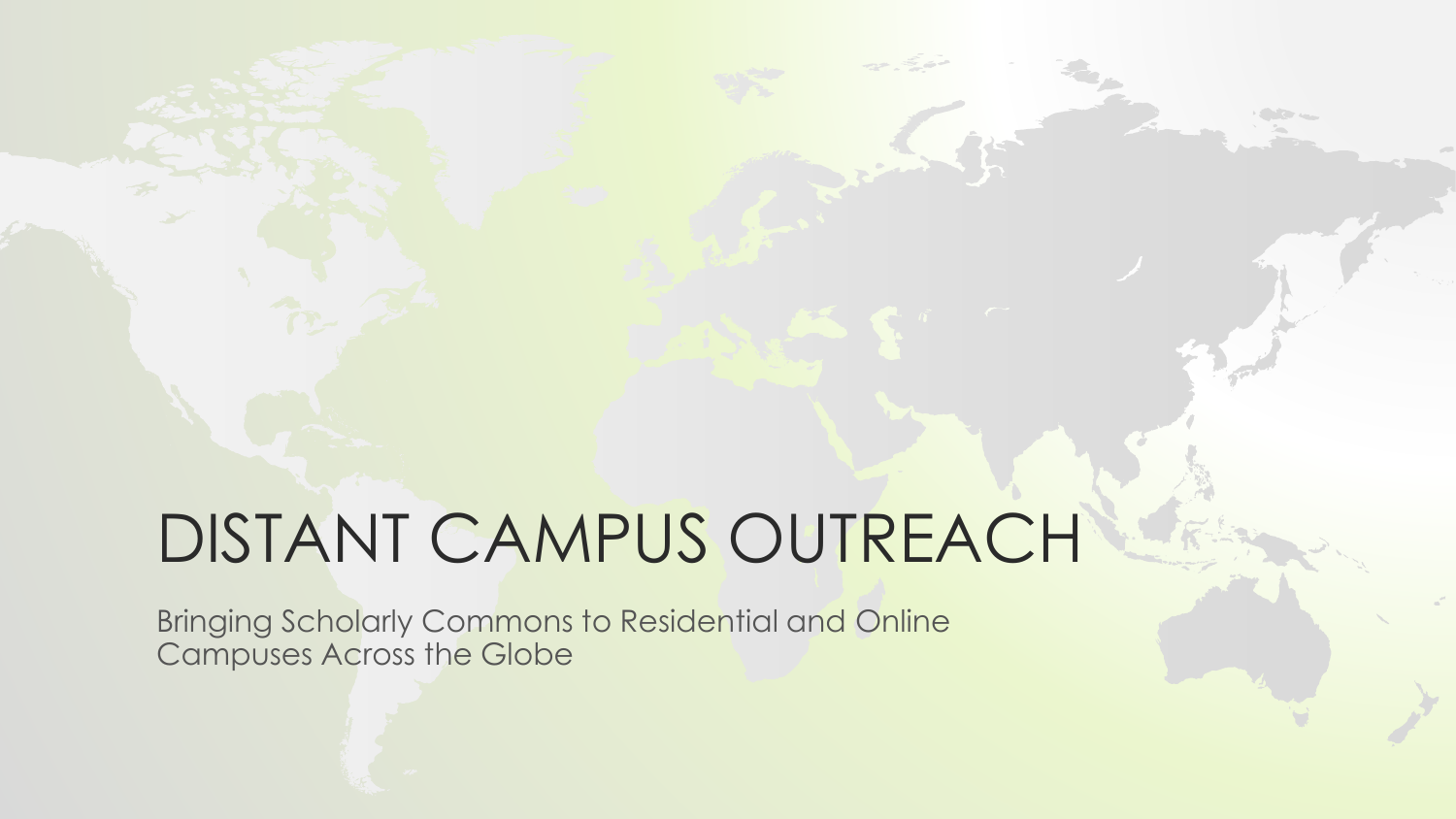# **ERAU HAS MULTIPLE LOCATIONS ACROSS THE GLOBE:**

- Daytona Beach, FL Residential
- Prescott, AZ Residential
- Worldwide 125 Campuses and Online Classes Asia Campus – Singapore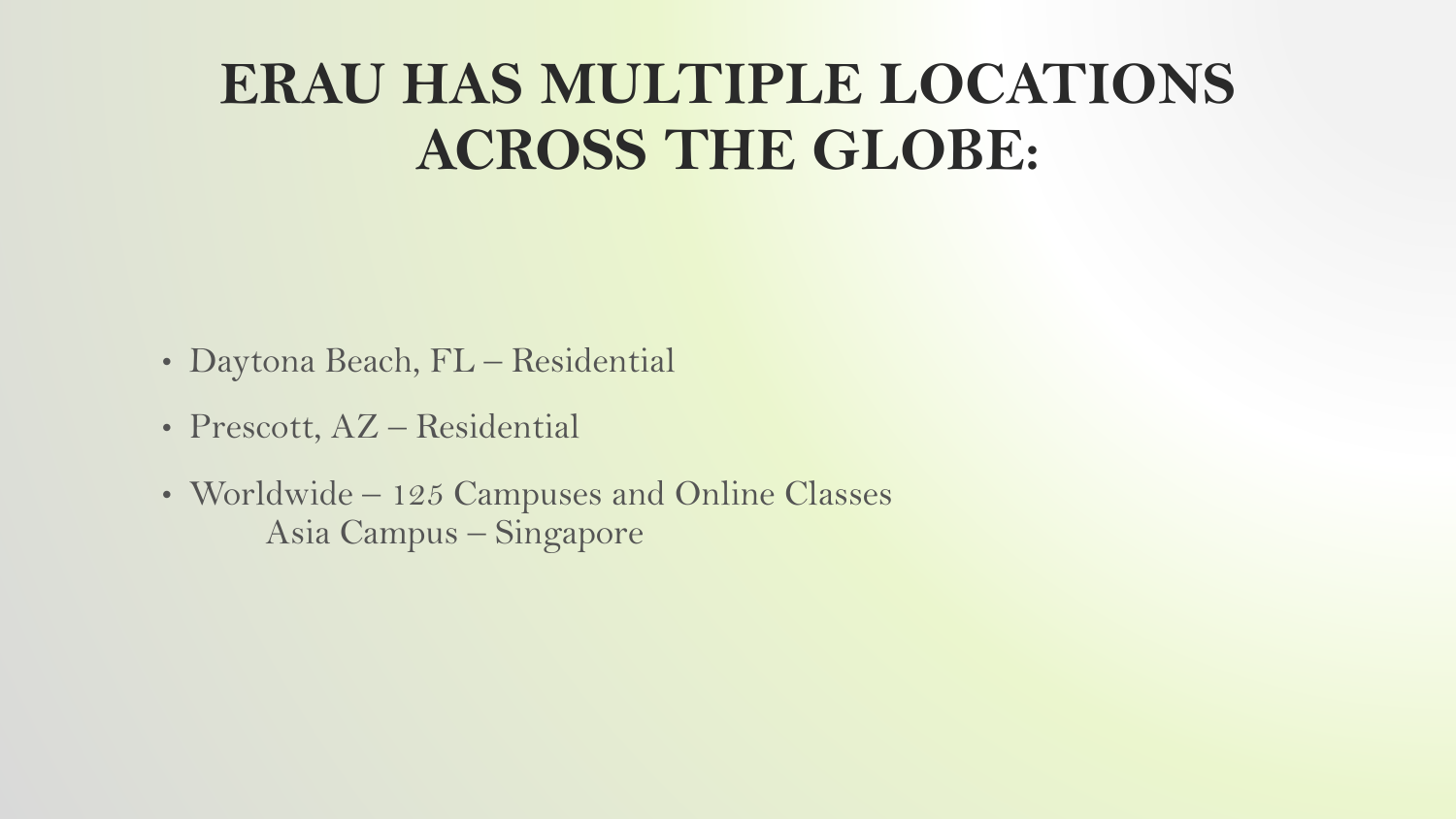# **FACULTY REQUEST FOR PARTICIPATION TOTALS**

Four Year Review 2013-2016

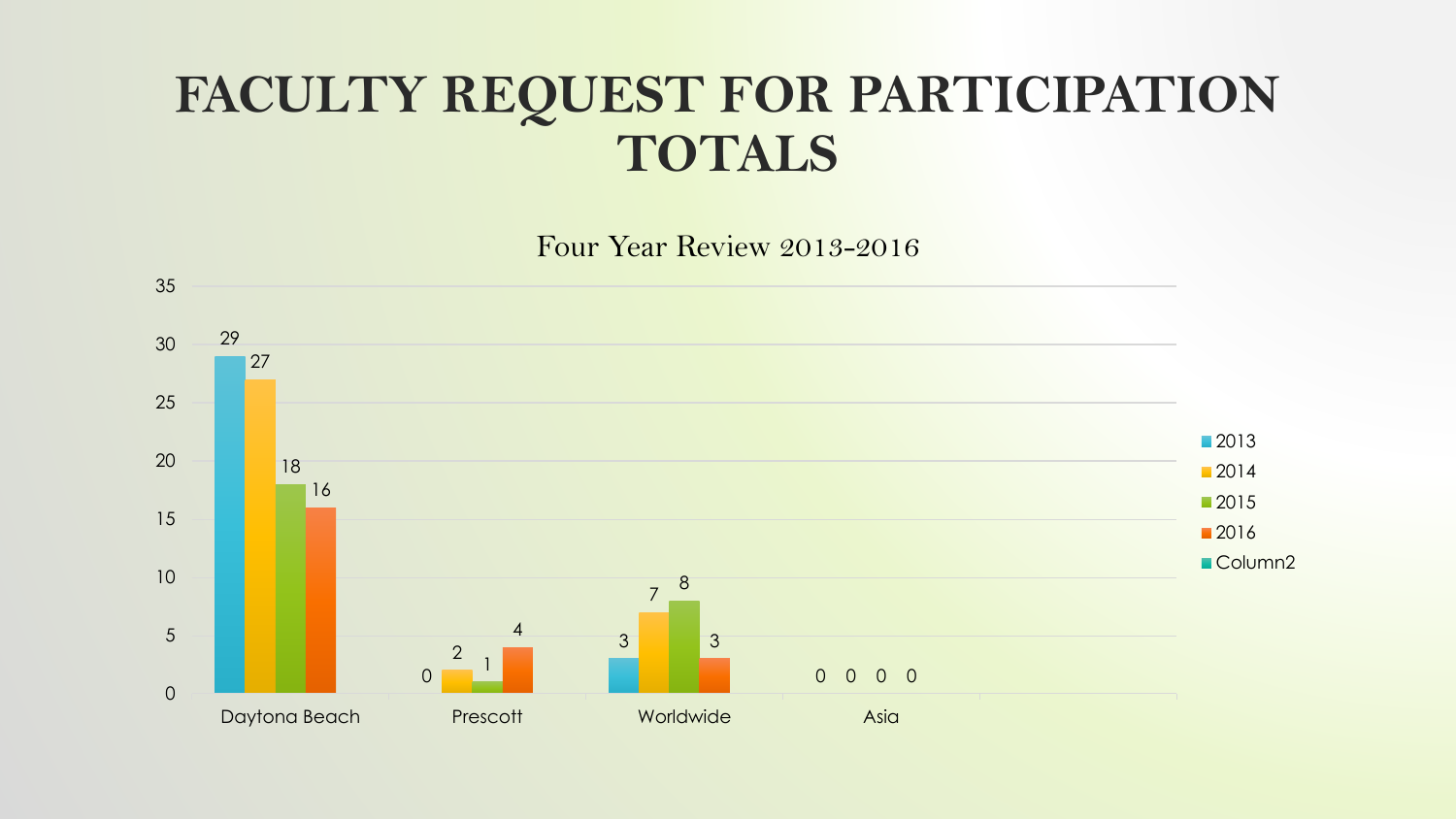## **PREVIOUS OUTREACH ACTIVITIES THROUGH 2016**

- Scholarly Commons Oversight Team (All campuses)
- Innovations in Teaching and Learning Week (Daytona Beach)
- Multi-Campus-Wide Initiatives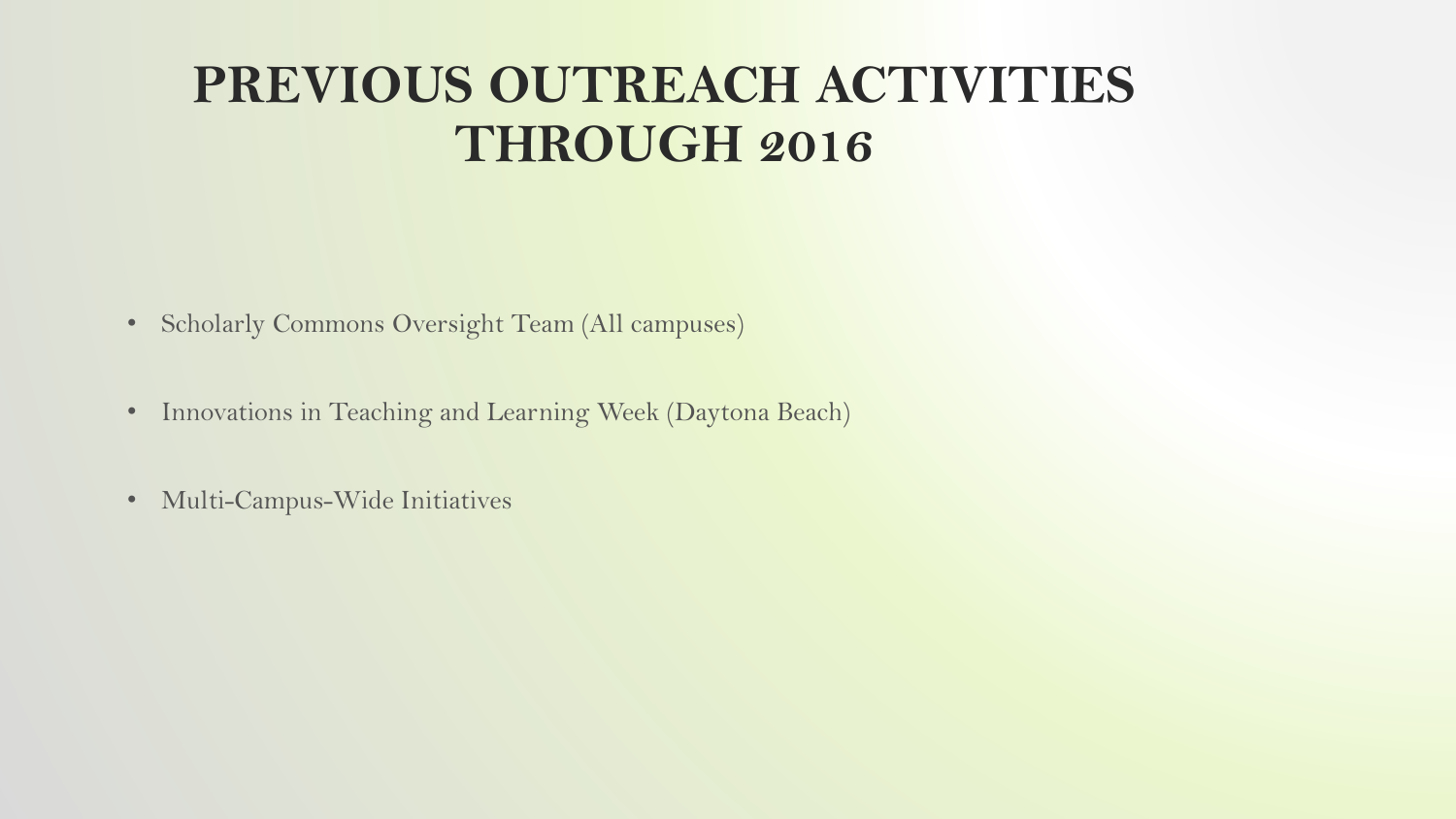# **2016: RATE OF DAYTONA BEACH PARTICIPATION OUTPACES PRESCOTT & WORLDWIDE**

| <b>Location</b>  | <b>Total</b><br><b>Participation</b> | Percentage<br>of Campus<br><b>Faculty</b> |
|------------------|--------------------------------------|-------------------------------------------|
| Daytona<br>Beach | 90                                   | 25.64%                                    |
| Prescott         | 7                                    | 4.26%                                     |
| Worldwide        | 21                                   | $3\%$                                     |
| Asia             |                                      | $\bigcap_{\alpha}$                        |

- Daytona Beach is the location of the Scholarly Communication Team.
- The Faculty Support Team works with all faculty across all campuses, but is located in Daytona Beach
- Outreach is needed to increase the amount of faculty participation from the Prescott and Worldwide Campuses.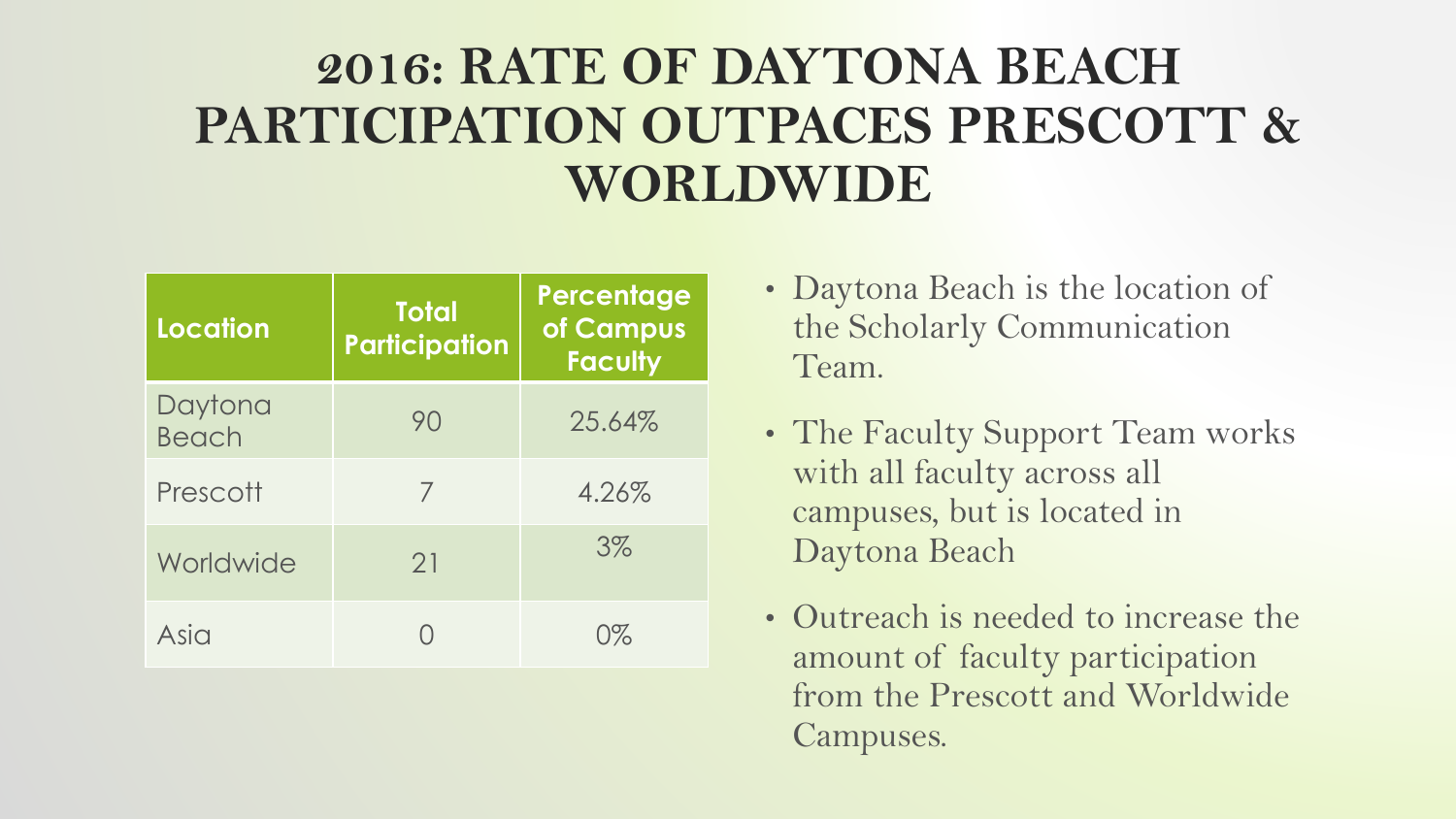# **2017 Distant Campus Outreach Initiatives**

Prescott:

Goal: Increase individual faculty participation by 50% from a current number of 30 to 45 by June 30, 2018.

*Dr. Anne Marie Casey & Debra Rodensky flew to Prescott to hold open meeting. Two open meetings were scheduled. Each were held in the mornings for three hours.* 

#### Worldwide:

Goal: Increase Student Participation.

*Recruited a Scholarly Commons "champion" from the SCOT to talk about Scholarly Commons at Worldwide meetings for the College of Business and College of Aeronautics. A flowchart of the process was provided.*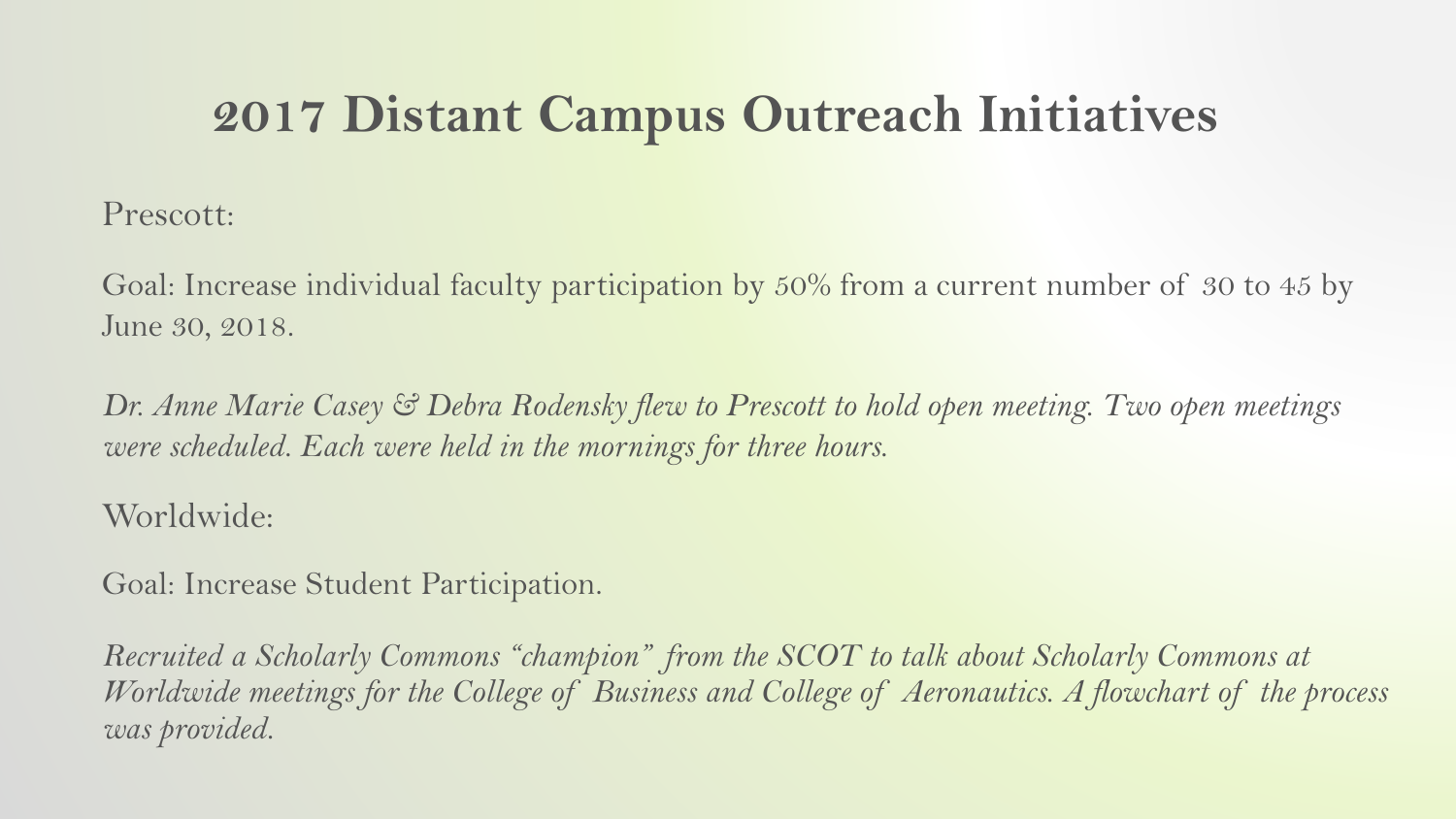### **DISTANCE CAMPUS OUTREACH OUTCOMES**

Five Year Totals through 2017

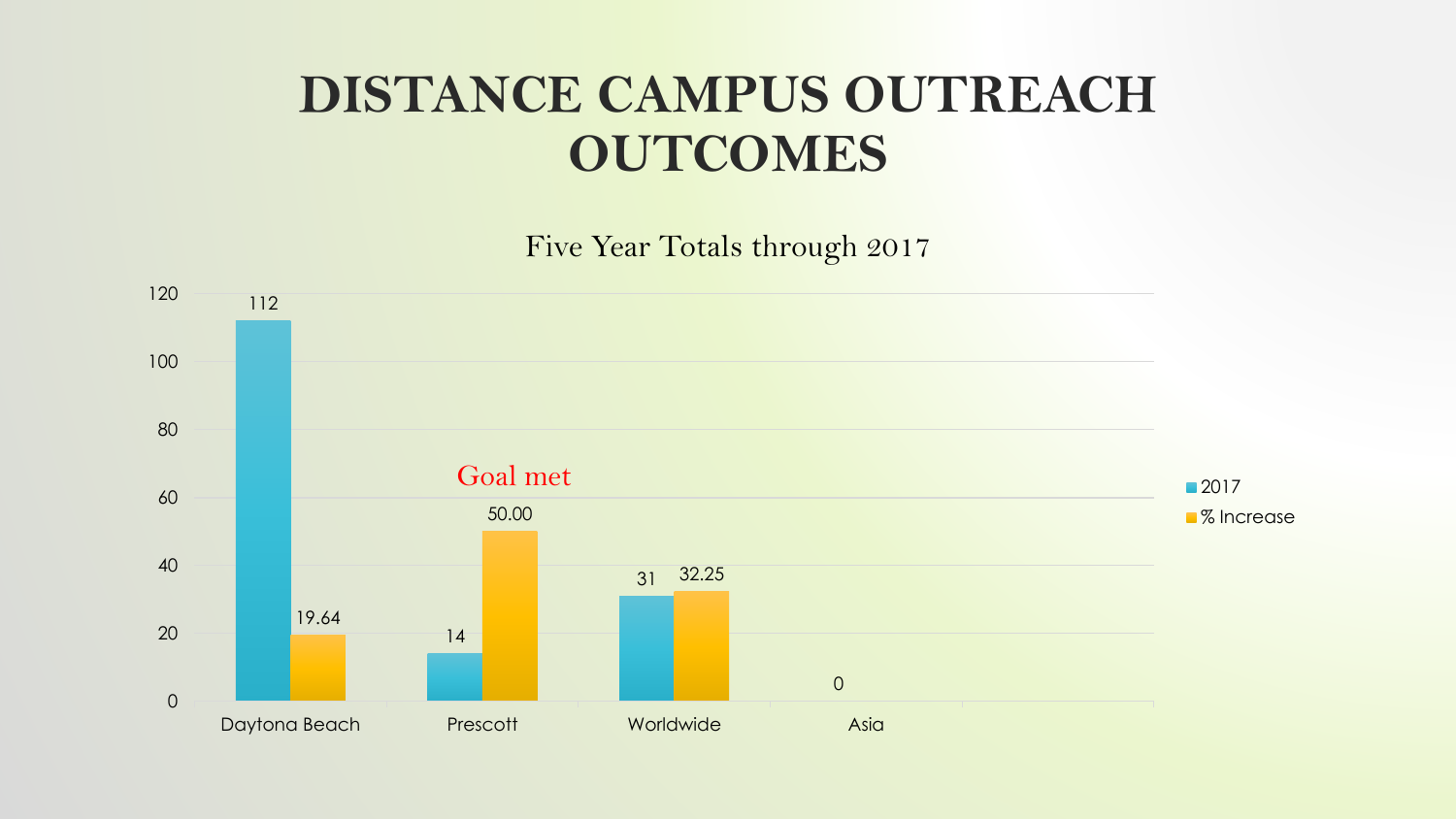### **2017 OUTREACH CONCLUSIONS**

- Department presentations and individual outreach has limited impact on faculty recruitment.
- Concierge service is a more successful recruitment tool, but also limited to individuals on the Daytona Beach campus who are already familiar with the opportunities offered by Scholarly Commons.
- Faculty Support Team outreach to individual faculty members and word of mouth between instructors more successful with Worldwide faculty.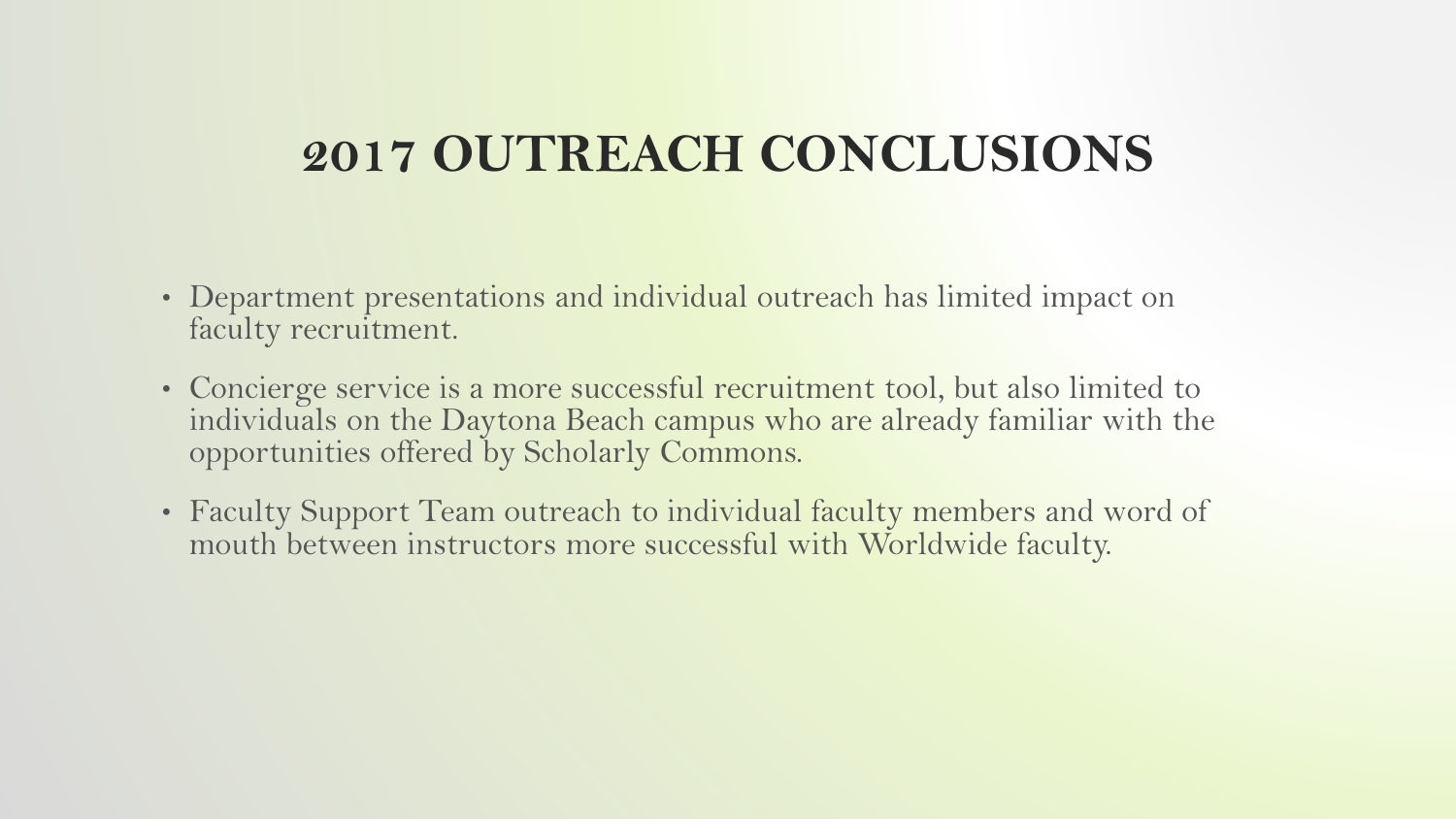### **2018 OPPORTUNITIES**

- Reaching out to faculty through campuses-wide publications, projects, and students.
- Student Works
- Showcase faculty operated Labs and Centers.
- Plum X integration